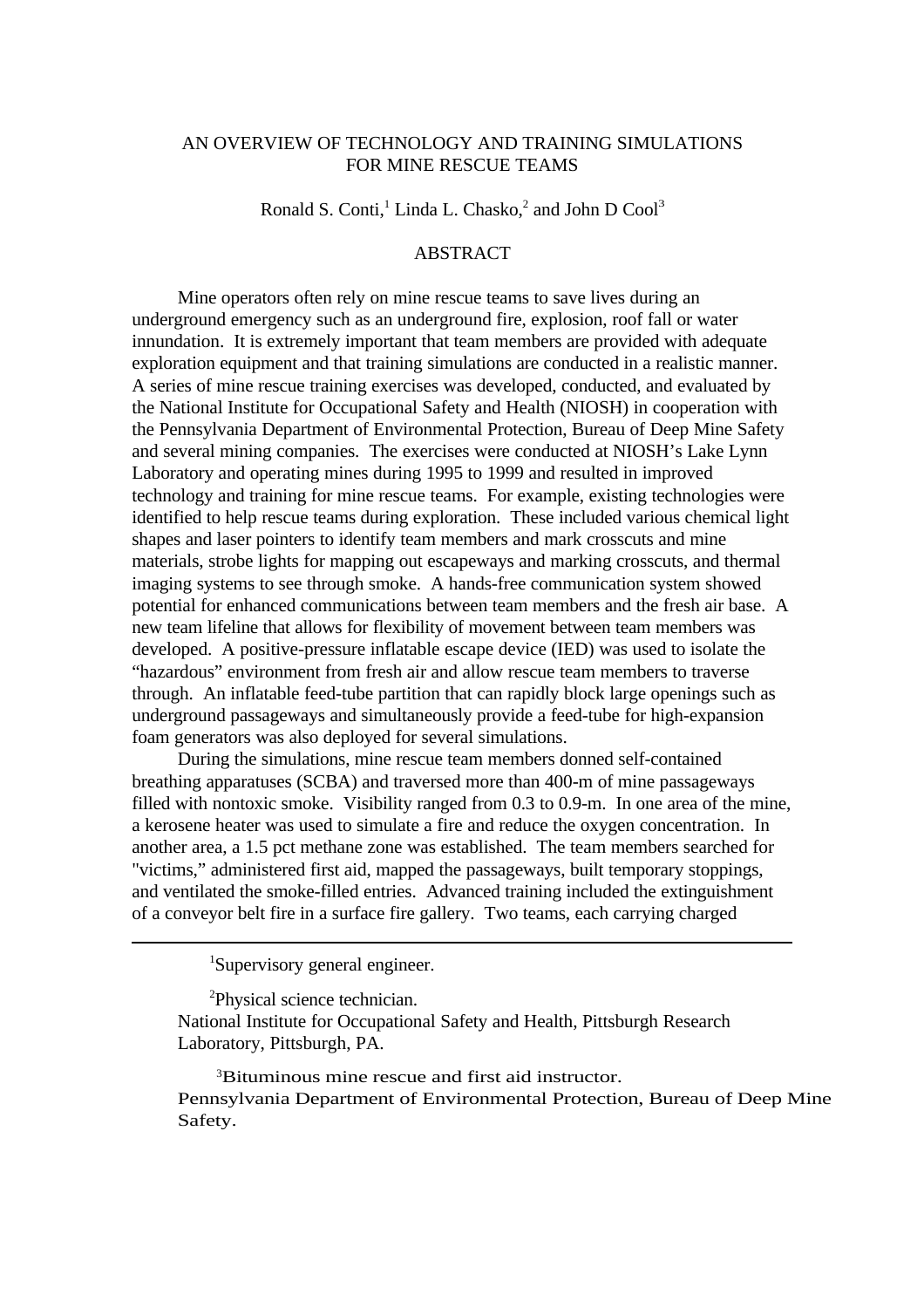waterlines, were escorted into the fire gallery through both doors. These teams controlled the rollback smoke and extinguished 7 to 9-m of burning conveyor belt. Team members indicated that the exercises were extremely beneficial due to the realism of the training simulations.

# INTRODUCTION

Approximately 940 underground coal mines continue to operate in the United States. They employ a total workforce of 45,755 miners, 2,644 of which are contractors. These mines produce 419,660,986 tons of coal in 1998.

A recent survey conducted by the Mine Safety and Health Administration (MSHA) indicated that there are 281 state and company mine rescue teams in the United States; 157 metal & nonmetal mine teams and 124 coal mine teams with a total of 2,000 rescue team members. These statistics show a drastic decline in the number of teams over the last decade as the number of mines decrease. The largest representation of rescue teams for coal mines is in the eastern part and for metal/nonmetal mines is in the western part, of the Unites States.

This dedicated group of miners often put their lives in jeopardy to save others. It is important that team members are provided with the latest personal protective equipment, be well trained, physically fit, and fully understand the hazards that may await them during rescue, exploration and recovery operations. Very often, rescue teams receive hands-on training during actual emergencies, or in simulated mine environments with placards to identify objects and hazards. This paper deals with improved training simulations and new technology for mine rescue teams.

Mine rescue training began in the United States in 1910, the year the U.S. Bureau of Mines (USBM) was created. Joseph A. Holmes, the USBM's first director, sought a training vehicle (railroad cars) that would give the mining industry a cadre of mine rescue specialists who would be prepared to respond to mine disasters. The training efforts evolved into local and regional competitions and, a year later on October 30, 1911, the first national mine-safety demonstration was held at Forbes Field, in Pittsburgh, PA. The demonstration was planned and managed by engineers of the USBM, with the aid of miners and coal operators of the Pittsburgh district. It embraced exhibits that showed the character of nearly every branch of the USBM's investigative work in relation to mine accidents. The demonstration included first aid and mine rescue work, and special coal-dust explosions at the USBM's experimental mine at Bruceton, PA. Approximately 15,000 persons attended the demonstration. The field exhibits were witnessed by President William H. Taft, who presented Red Cross medals and first aid packages to rescue team captains, and many National and State government officials. Teams of miners trained in first aid and rescue work from every coal-mining state took part in this stimulating demonstration.

Mine rescue contests are still conducted on a regular basis to sharpen skills and test the knowledge of miners who may one day be called upon to respond to a real mine emergency. The contests require teams of six members each to solve a hypothetical rescue problem while being timed and observed by judges according to precise rules.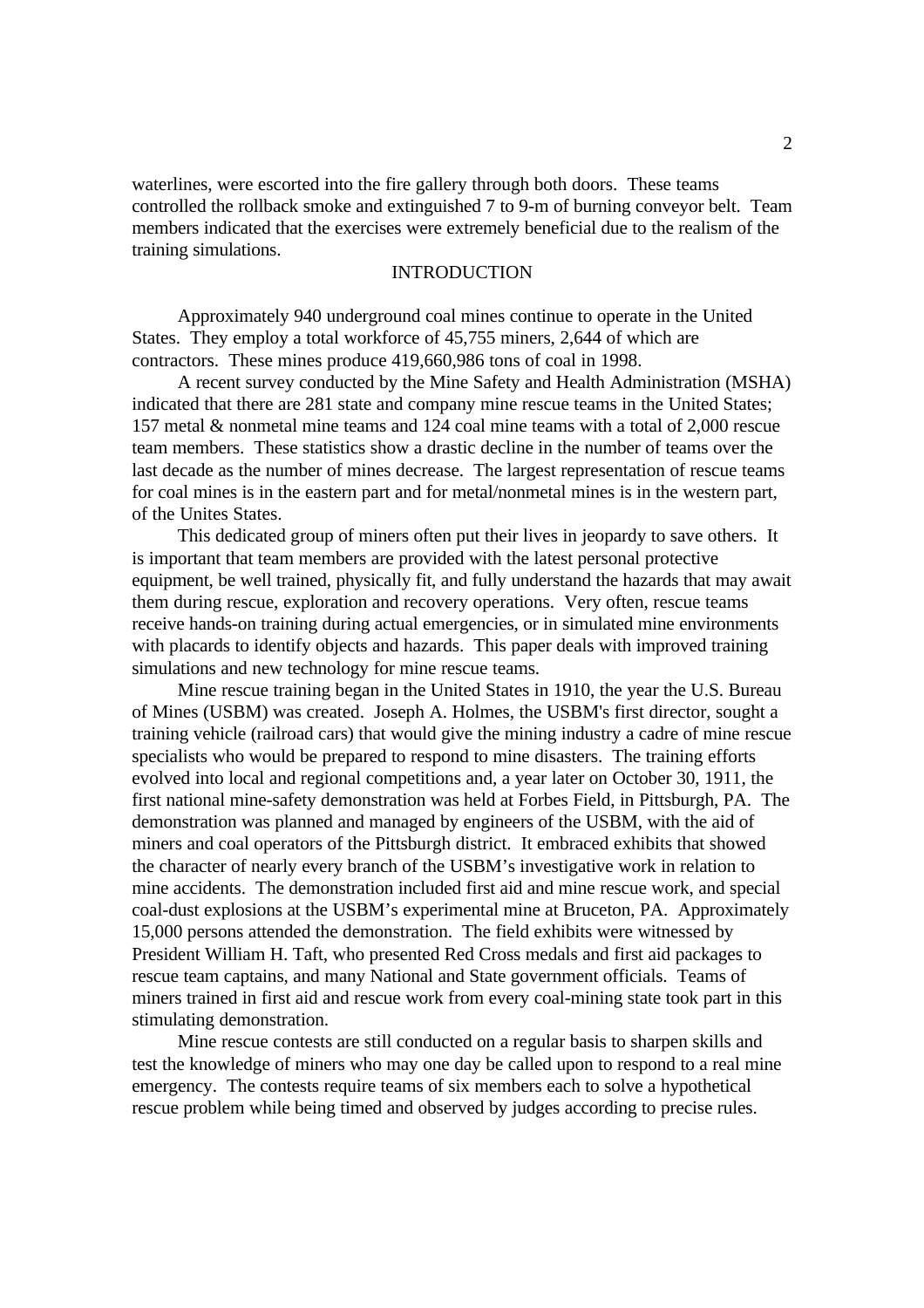The simulated problem involves trapped miners who have to be found and rescued. State and Federal mine safety experts evaluate each team as they work through their



Figure 1.–An above ground mine rescue simulation.

rescue problem in a simulated mine environment as shown in figure 1. Teams are rated on adherence to safety procedures and how quickly they complete their task.

Federal regulations, as spelled out in 30 CFR Part 49, Mine Rescue Teams, require that every operator of an underground mine will assure the availability of mine rescue capability for the purposes of emergency rescue and recovery. Part 49.8 discusses training for mine rescue teams. In particular, underground sessions will be

conducted every 6 months and include the wearing and use of breathing apparatus; use, care, capabilities, and limitations of auxiliary equipment; advanced mine rescue training and procedures; mine map training and ventilation procedures, etc.

Over the past several years, the National Institute for Occupational Safety and Health's (NIOSH) Pittsburgh Research Laboratory has conducted mine rescue simulations at its Lake Lynn Laboratory (LLL) near Fairchance, PA. Memorandums of Understanding/Agreement were established between NIOSH and the Pennsylvania Bureau of Deep Mine Safety and several mining companies to increase the operational effectiveness of their coal mine and metal/nonmetal rescue teams and evaluate new and emerging technology [Conti et al., 1998]. These efforts have resulted in improved disaster recovery training drills and the development of new technology such as a new team lifeline, inflatable devices for fire suppression and personnel escape [Weiss et al., 1996; Conti and Weiss 1998]. Existing technologies, such as the use of chemical lightshapes, laser pointers and strobe lights for identifying team members, and thermal imaging equipment were evaluated. Current rescue protocols and strategies were also assessed.

The NIOSH, Pittsburgh Research Laboratory's LLL, formerly a limestone mine, is now a multipurpose research facility used to conduct mining safety and health research [Mattes et al., 1983]. The new entry dimensions of the underground mine range from 1.8 to 2.4-m high and from 5.3 to 6.3-m wide. The average dimensions are 2.1 and 5.8-m, for an average cross-sectional area of  $12 \text{-} m^2$ . The underground configuration of the new entries covers approximately 95-km<sup>2</sup>, with an overburden ranging from 50 to 100-m. The unique nature of the facility allows it to be readily adapted for elaborate mine rescue team simulations in smoke-filled entries.

The LLL has installed a wireless signaling system that transmits an emergency warning which can quickly reach every underground miner. The low-frequency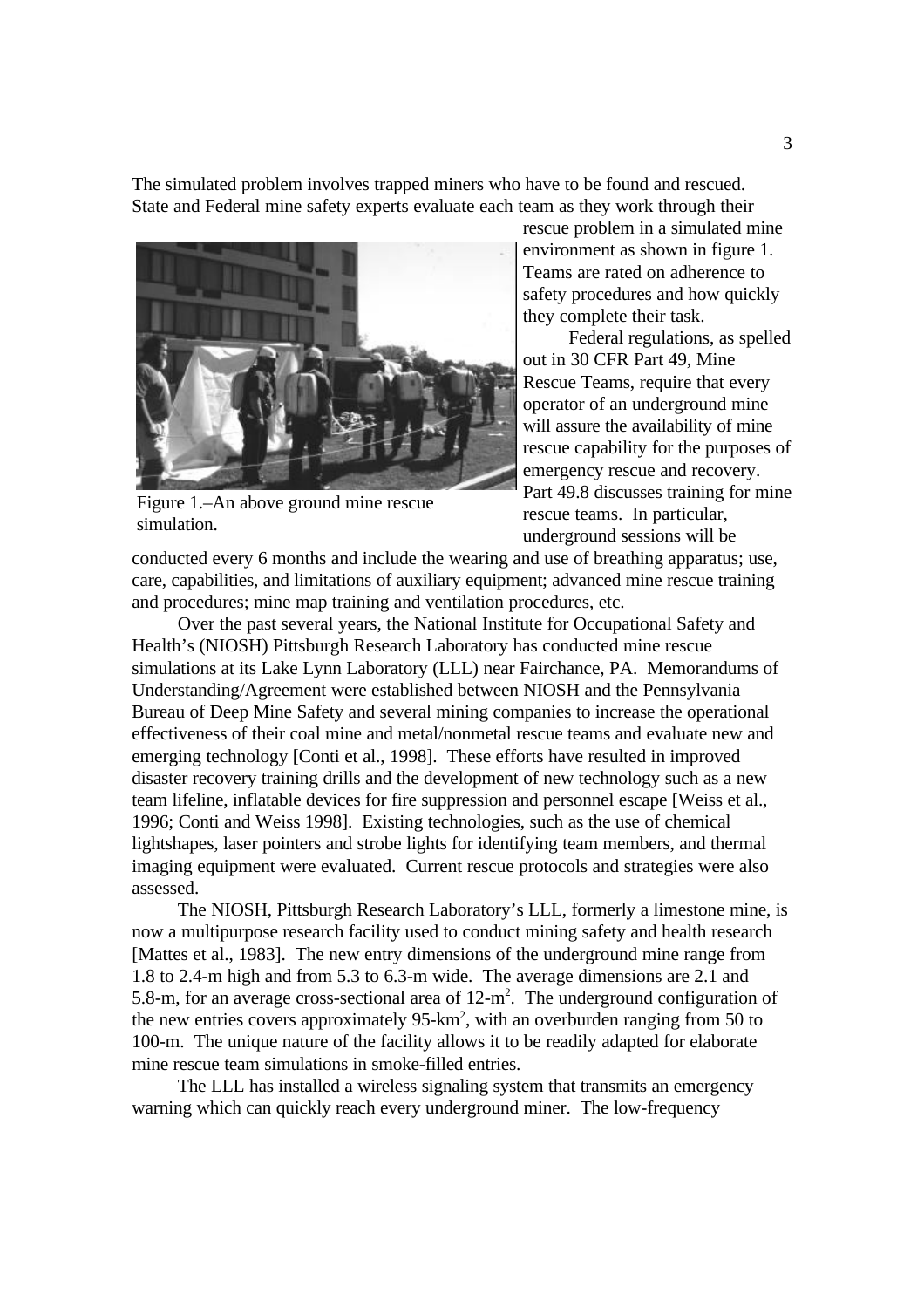electromagnetic field can penetrate kilometers of soil and rock to reach the most remote shaft or tunnel, which makes it ideal for underground signaling and paging. This system consists of a low-frequency transmitter that can be strategically placed to create an electromagnetic signal that can completely envelop most mines without the use of repeater systems. The transmitter loop antenna is on the surface, and a receiver/ transmitter loop antenna is underground. The person-wearable receivers are small, lightweight modules incorporated into the miner's cap lamp assembly. Upon receiving an emergency or paging signal, the cap lamp begins to flash, which in turn alerts the miner to evacuate the mine or call the surface for a message, depending on which signal is received. The system can also turn devices such as strobe lights on or off. Additional information on wireless signaling systems and medium frequency radio communication systems for mine rescue can be found in [Conti and Yewen 1997; Dobroski and Stolarczyk 1982].

A successful evacuation of miners during the Willow Creek mine fire, that occurred in Helper, Utah, on November 25, 1998, was attributed to a similar system, the Personal Emergency Device (PED) [Zamel 1990]. The paging system was activated when one miner saw flames and telephoned the dispatcher to evacuate the mine. The PED system allowed a mine-evacuation plan to be safely carried out before the mine passageways filled with smoke. All underground miners escaped in approximately 30 minutes.

# EVALUATION OF MINE RESCUE TECHNOLOGY Identifying Team Members

NIOSH attempted to address several issues raised by rescue team members that participated in the simulations. One of the main concerns of the rescue teams was identifying other team members and marking locations, such as crosscuts, brattice curtain, cribbing, and other items that may be found in the smoke-filled entries, or just maintaining a reference point. Chemical lightsticks, a technology that has been around for years, were found to be a valuable tool for underground rescue teams. The lightsticks are nonflammable and not a source of ignition, they are weatherproof, maintenance free, and nontoxic. To activate, just remove the stick from the package, bend, snap and shake. Instantly, a source of light exists that can vary in intensity and duration. The brightest lightstick lasts 5-min; the least brightest, 12-hrs. The cylindrical lightsticks were assessed by the team members during the simulations, both in white nontoxic smoke and black toxic smoke produced from conveyor-belt fires. Four lightstick colors were evaluated; clear, green, red, and yellow. Team members attached these lightsticks to the back of their helmets with plastic ties. They can be also placed on the floor at various critical locations and on obstacles during exploration. Figure 2 shows the responses of the rescue team members for the most visible color lightstick in these smoke-filled environments. Of 265 mine rescue team members participating in the white nontoxic smoke simulations, 77.3 pct identified green as the most dominant color seen, clear was the least visible color. Out of the 90 rescue team members that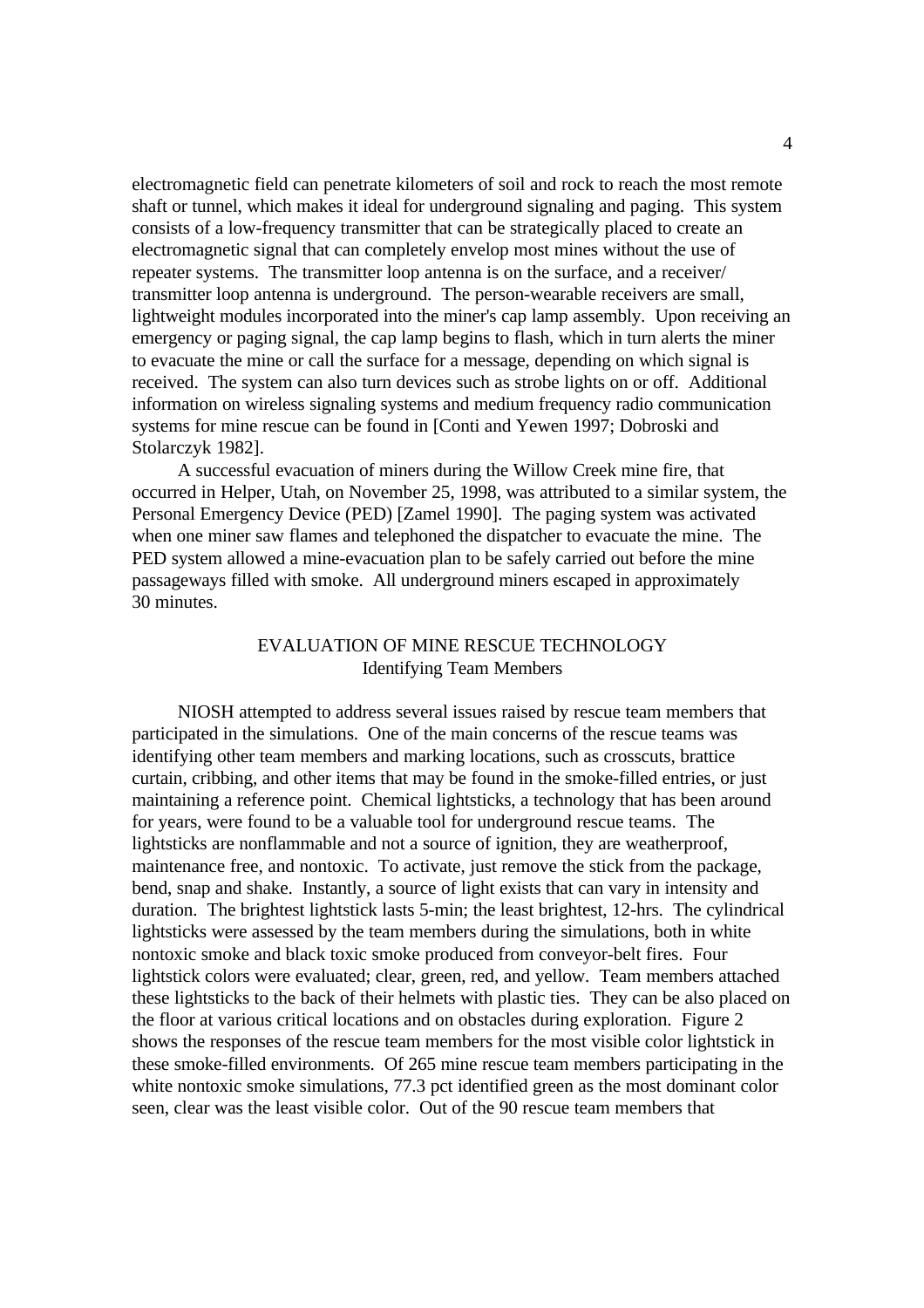#### **MOST VISIBLE COLORED LIGHTSTICK**



Figure 2.–Response of rescue team members for the most visible color lightstick in smoke filled environments.



Figure 3.–Various chemical lightshapes attached to team members.

participated in fighting the conveyor-belt fire, 85.4 pct felt that green was the most dominant color; red was the least visible color. Lightsticks are now a crucial component for these team members. Other lightshapes were also evaluated by team members. Light-ropes were mounted on the back and around the brim of the helmet, and chemical circular light discs were mounted on the back of the SCBA's. The various lightshapes are attached to the team members are shown in figure 3. The light-rope was found ineffective. Other chemical light shapes and intensities are currently being considered.

In other smoke training exercises, the lightstick was effectively used to negotiate travel through a smoke-filled passageway. The participants turned off their cap lamp and held a green light stick out in front of them, about waist high.

Strobe Lights

Another area examined was utilizing high-intensity strobe lights (xenon-white flash tube) strategically located in the entries to map out an escape route for evacuating miners during an emergency. These weather resistant strobe lights, with interchangeable reflective lenses, are compact and lightweight (100 gm) and provide 180° of visibility. The triangular shaped (9-cm each side by 4-cm high), lithium AA battery powered strobe lights could be remotely activated by a wireless, through the earth signaling system such as the one installed at LLL. Ideally, underground sensors would monitor the gases and smoke in the passageways during a fire. By interfacing these data with a computer, the best escape route could be determined and the appropriate strobe lights remotely turned on.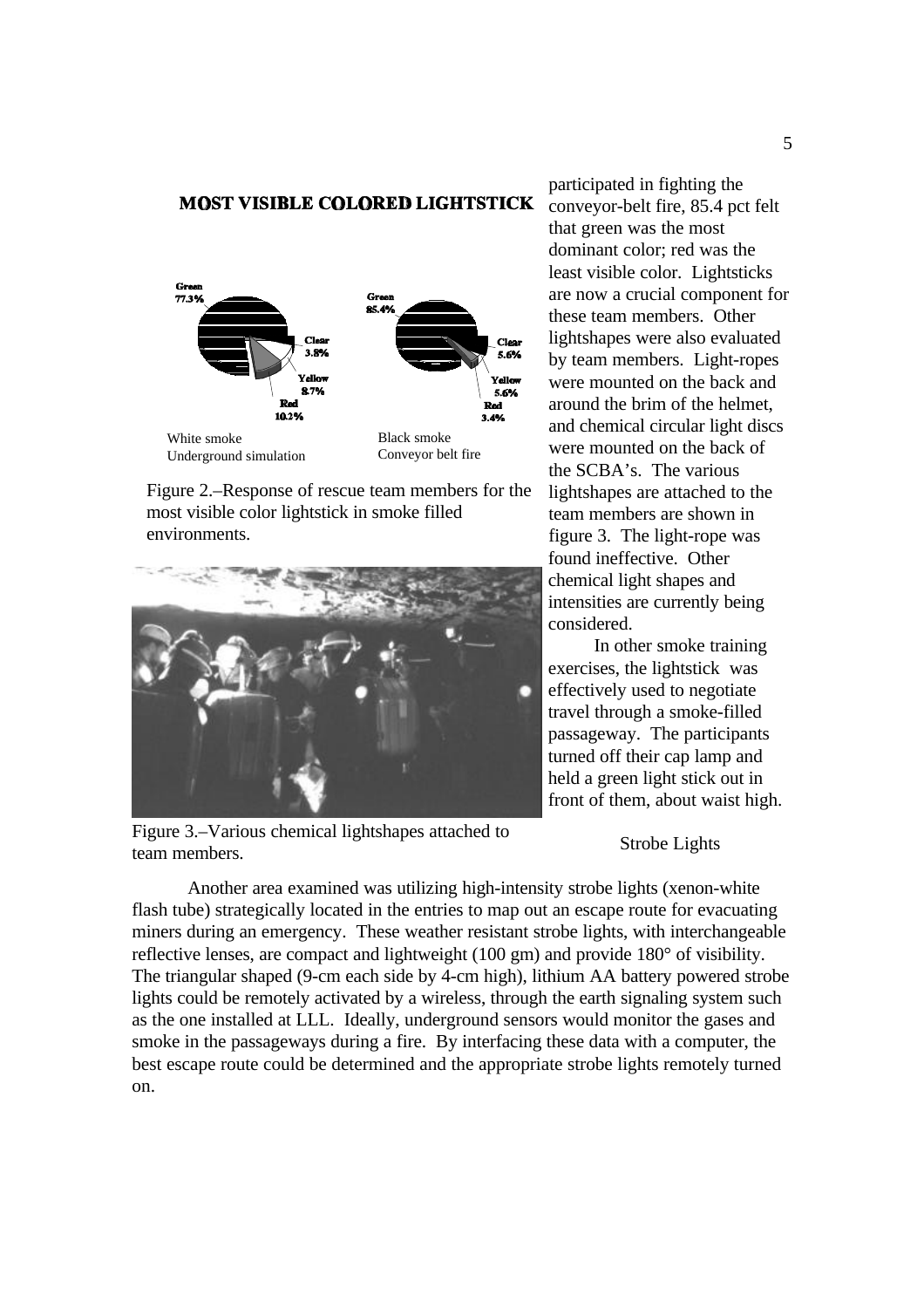During the in-mine rescue team simulations conducted at LLL, strobe lights were positioned in the center of the entry about 1.8-m from the floor and in the entry crosscuts predetermined to be the best escape routes. Rescue team members were told that a roof fall had occurred and severed the main communication/lifeline. Team members detached themselves from the main communication/lifeline and successfully followed the strobe lights out of the smoke-filled entries to the fresh air base. Team members felt that by keeping their cap lamps off, the strobe lights were easier to follow. Five strobe light colors (red, green, blue, amber, and clear) were evaluated by 271 miners. Figure 4 shows that the most visible color in the nontoxic white smoke was green and the least visible color was amber. Team members were asked which device (lightstick or strobe light) did they prefer to use in smoke-filled entries. Of the 78 members who responded to this question, 80.8% favored the strobe light.

### MOST VISIBLE COLORED STROBE LIGHT UNDERGROUND IN WHITE SMOKE



Figure 4.–Response of the rescue team members for the most visible color strobe light.

A similar simulation was conducted for underground mine personnel in a western mine. Miners, in groups of five, entered smoke-filled (nontoxic white smoke) passageways and followed strobe lights to the fresh air base. Not only did this exercise allow miners to travel through smoke in their mine (many for the very first time), but it gave them an opportunity to evaluate the strobe lights as an escape aid. Miners felt that the strobe lights at decision points were quite helpful and interfacing these devices with an audio output would enhance the use of strobe lights for mapping escapeways. The miners felt that

the colored reflectors currently mounted in the center of their entries would not have helped them.

The concept of strobe lights to identify escapeways and marking mine obstacles was successful in experiments at the Lake Lynn Mine and several isolated passageways of a western mine. In a larger mine, the uncertainties inherent in a complex ventilation system would complicate this process considerably. Additional research would be required to evaluate the feasibility of using these devices in larger mines and incorporating audio output with each strobe light unit.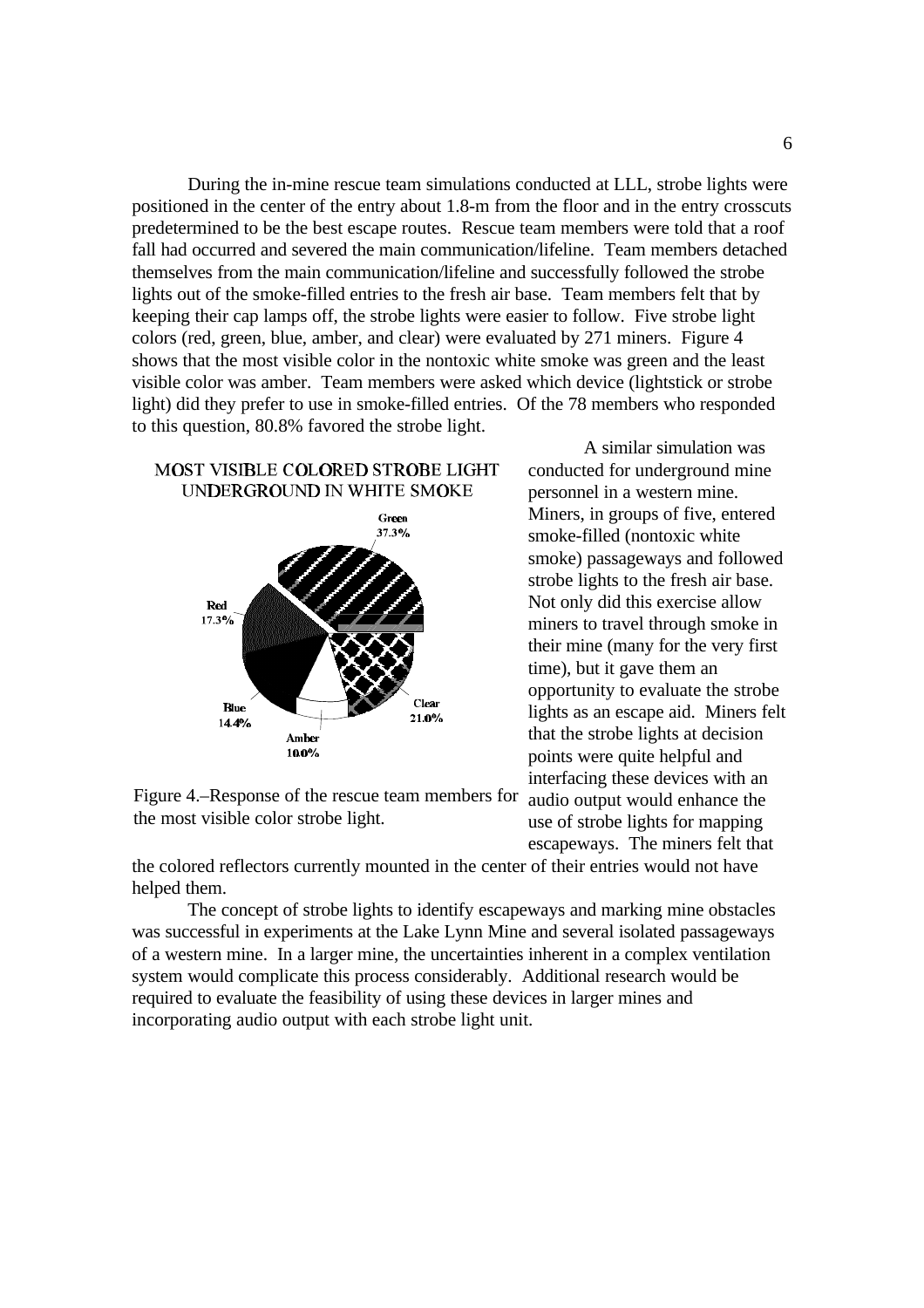#### Laser Pointers

Commercial laser pointers are compact, lightweight, affordable, and have high quality beams. Some of these handheld battery powered pointers have ranges of up to 732 m. Two, class IIIa laser pointers, red and green, were evaluated by rescue team members. The red laser pointer, with a wavelength of 645 nm and output power of 3-5 mW, can operate continuously for 8 hrs. The green laser pointer, with a wavelength of 532 nm and an output power of 1-3 mW, can operate continuously for 2-3 hrs. The green wavelength appears brightest to the eye, so a high power is not required. Beam diameters are less than 1 mm.

These pointers, shown in figure 5, are mounted to the side of the miner's helmet with Velcro<sup>4</sup> or to their caplamps with hose clamps. The momentary on/off switch is modified to stay on. The captain is fitted with the green laser and the tailperson with the red laser. The laser beams were highly effective in the smoke-filled entries, allowing team members to easily determine the location of the captain and tailperson and to stay in better alignment across the entry during exploration. Figure 6 depicts the green laser beam cutting through the smoke-filled entry.





Figure 5.–Laser pointer mounted to rescue Figure 6.–Green laser beam shining team member's caplamp.

through smoke.

During other smoke training exercises, the laser pointer was effectively used to negotiate travel through a smoke-filled passageway. Approximately, 25 participants traveled 300-m in a nontoxic smoke-filled entry using a lifeline to lead them to fresh air. Visibility ranged from 0.3 to 0.9-m and there were no tripping hazards in the entry. Two to three participants entered the smoky entry at 40 to 60-sec intervals, until all participants were headed toward the fresh air base. Another participant followed this group with only the laser pointer to direct them to the other end (no lifeline) and with their caplamp turned off. The beam of the laser pointer was continuously moved up and down and left to right. When the beam hit the rib, roof, floor or other participants, a spot was seen. The participant with the laser reached the fresh air base at the same time

<sup>4</sup>Mention of any company name or product does not constitute endorsement by the National Institute for Occupational Safety and Health.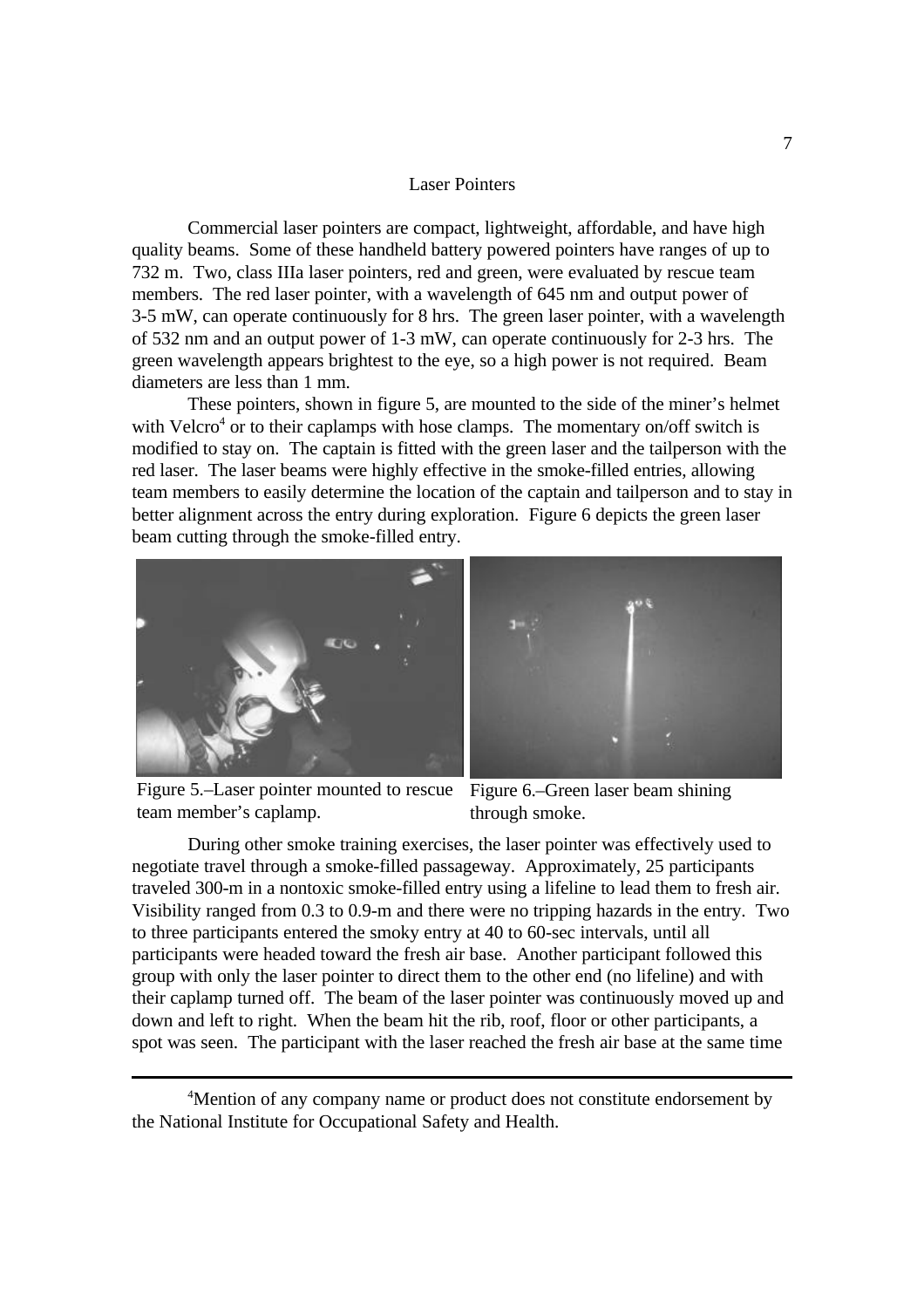as the first participant who entered the smoke. The concept of laser pointers was successful in experiments at the LLL. Additional research would be required to evaluate the feasibility of using a higher power lasers to identify escape routes in smoke-filled entries or structures.

### New Team Lifeline

Very often rescue team members are attached to a team lifeline connected to the main communication/lifeline that extends from the fresh air base. Team members are fixed along an 8.5-m length of rope at various distances between the captain and tailperson. Team members have reported that if one person would trip and fall, other team members would be pulled down with the falling team member. If the rope were entangled around debris, finding it was difficult.

These concerns were solved by using a high-visibility rope with filaments made of reflective material braided directly into the sheath. The reflective filaments, based on glass-bead technology, generate a return more than 1,000 times brighter than plain, white rope. Double-locking snaps were attached to both ends of the rope, with three or more snaps in-between both ends. D-shaped carabineers were then attached to the snaps. Team members, shown in figure 7, attach the carabineers to their mine belt and have freedom of movement to slide between the captain and tail-person, providing flexibility of motion to do activities such as carrying supplies, erecting temporary ventilation controls and supporting roof. This also alleviates tripping and falling problems.



Communications

Communication is a major issue and concern of rescue teams. Team members are often unable to hear other members, and at times the communication signal to the fresh air base is also faulty. This can be very frustrating to team members, especially in high stress situations.

Figure 7.–Rescue team members attached to new team lifeline.

The sound powered communication/lifeline system, developed many years ago, is the

most typical system in use today. Although this type of system tends to be reliable, it does have problems. It requires the use of large cable reels (304-m of cable) and the communication usually gets scrambled as the electrical contacts in the cable reel wear. Also, good electrical connection to and along the lifeline cable is necessary. The current practice is that the tailperson, who has the earphones and microphone, talks to the fresh air base.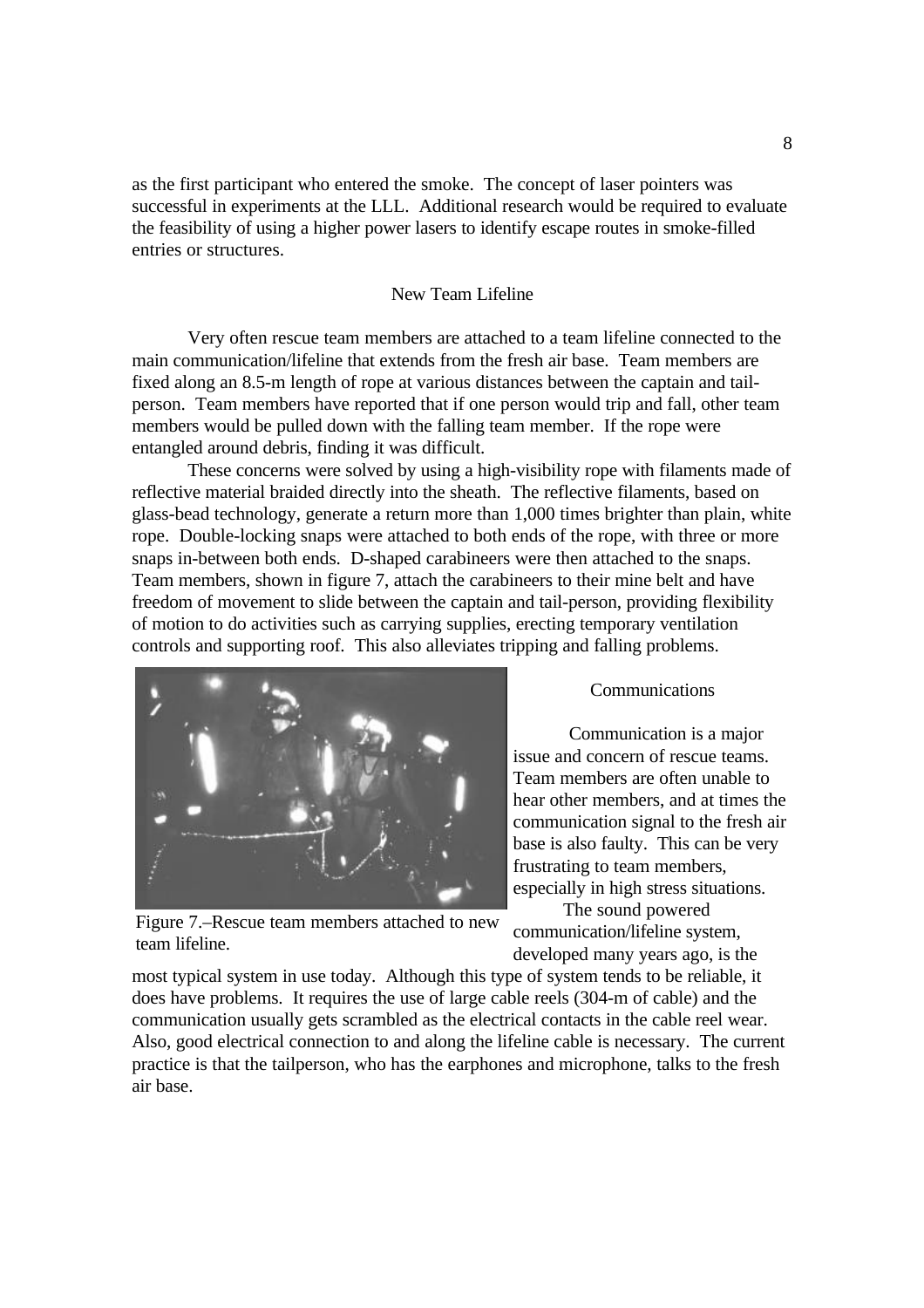To address the communication concerns of mine rescue teams, the voiceducer two-way communication device was evaluated at LLL. The voiceducer, combined with a two-way radio, provides hands free two-way communications from a small device worn in the ear. Although it looks like an ordinary earphone, the earpiece contains both an accelerometer microphone and miniature receiver component. The ear microphone detects speech-induced bone vibrations via direct contact with the ear canal wall. The miniature earpiece leaves the hands free and face unobscured when worn by rescue personnel with breathing apparatus. When in high ambient noise, suitable earmuffs can be worn. The user consequently is afforded a much greater degree of freedom than has previously been possible with two-way radios.

At the LLL, a radiating transmission line, base station and repeater system along with two-way radios are used for daily communications between employees. The inmine transmission line leaks a controlled amount of radio frequency energy over its full length so that two-way radio communication can be maintained for a considerable distance through the mine passageways and to the surface. Experiments with rescue teams at LLL indicated this system and the voiceducer showed potential. Both the captain and tailperson could communicate with the fresh air base. However, the earpiece slipped out of the ear canal at times and background noise was also a problem.

Additional research efforts could include inserting a wire antenna into the main line that extends from the fresh air base or wrapping the main communication line with a wire antenna. The latter example could serve as a backup communications system. During exploration, team members would have the antenna with them and can use the voiceducer. By having several channels on the radios, communications between team members or the fresh air base can be controlled.

Another new concept that will be evaluated with rescue teams is the head-contact microphone [Pittsburgh Post-Gazette 1998]. It is a hands-free radio microphone that can either be strapped onto the forehead or incorporated into a helmet headband. A rescue member need not speak into this microphone; it gathers sounds from vibrations transmitted through the skull and works whether the rescue member is wearing an SCBA or not. Little background noise is picked up by the microphone, so rescue members need not shout. Ear speakers are suspended on the helmet and a gloved hand can easily activate the system by touching a sensitive on/off switch.

The m-Comm communications system, developed in the United Kingdom [Operators Manual for m-Comm System 1998] was also evaluated with mine rescue teams at LLL. The m-Comm system is intrinsically safe and designed specifically for confined space and rescue applications. This system employs advanced low frequency (single wire) guide propagation techniques to achieve flexibility and dependability. The system consists of three handsets, a portable base unit, a dispenser reel holder and lightweight guide wire. The guide wire is payed out on entering a confined space. A button on the clip-on handset is pressed to talk. The handsets receive and transmit from any point along the guide wire. Experiments indicated exceptional quality of speech when one handset was used at distances of 300-m. However, when three handsets were used within the 8.5-m length of a rescue team, quality and reception degraded. The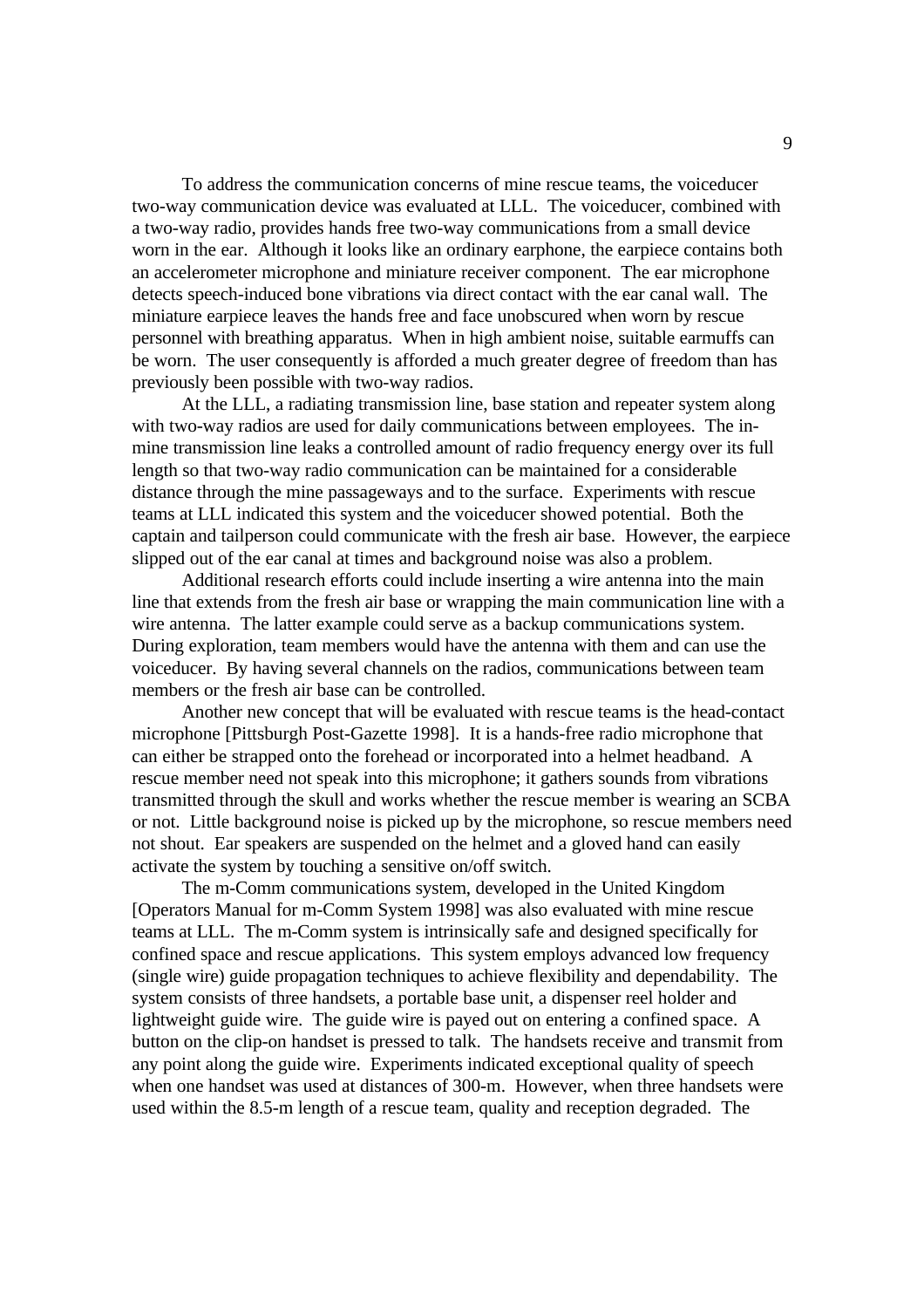guide wire easily tangled, frayed and broke when used as intended. The same occurred when the guide wire was taped to the main team lifeline. For all practical purposes, the guide wire cannot replace the lifeline for mine rescue teams. Additional research is being conducted to see if the wiring from the current sound powered communication/lifeline system can be used for this system.

#### Vision Enhancement

Fire fighting and similar emergency response activities often impair vision due to dense smoke or darkness. Vision enhancement in such circumstances is a profound benefit for completing the assigned task. Infrared (IR) thermal imaging enhances the users vision when visible light is inadequate. Thermal imaging both restores vision and provides significant additional information to the user not otherwise possible to obtain. The technology increases the responder's understanding of the environment, thus enhancing safety and the ability to accomplish the task. The first documented civilian life saved with thermal imaging technology was during a 1988 fire that occurred in New York City.

Recent improvements in the sensitivity and resolution of uncooled IR imaging sensors have provided the major enabling technology for the development of a practical helmet-mounted IR vision system [Miller 1997]. In 1995, Cairns & Brother Inc. introduced the first commercially available hands-free helmet-mounted IR imaging systems [Cairns IRIS 1995]. Firefighters can use the Cairns IRIS to see through dense smoke and darkness in structural fires. The system processes the signal and displays a black and white image that shows the hottest areas as white, the coldest as black and the temperatures between as varying shades of gray. It can detect 0.3° C differences in temperatures. The sensor is a specially coated 15-mm Germanium lens that filters out everything except 8 to 14-micron infrared radiation. A rechargeable nickel cadmium battery pack provides 30-min of continuous, uninterrupted use at ambient temperature.

The first demonstration of the Cairns IRIS in an underground mine was conducted at the LLL on February 8, 1996. The capabilities of the hands-free thermal imaging camera in the smoke-filled mine passageways suggested that it indeed had merit for reducing the time required for mine rescue exploration.

The Argus Thermal Imaging Camera (TIC) can also see through smoke and darkness. It is ergonomically designed for comfort and utility, handheld and has an angled viewfinder. Moreover, the TIC accommodates a variety of users' positions from standing to lying prone. In low coal exploration, the innovative design reduces potential neck strain and when used in a stooping position, helps to prevent the back of the helmet from hitting the SCBA, which can occur with the helmet-mounted version. It can be easily passed on to other team members for viewing the thermal image.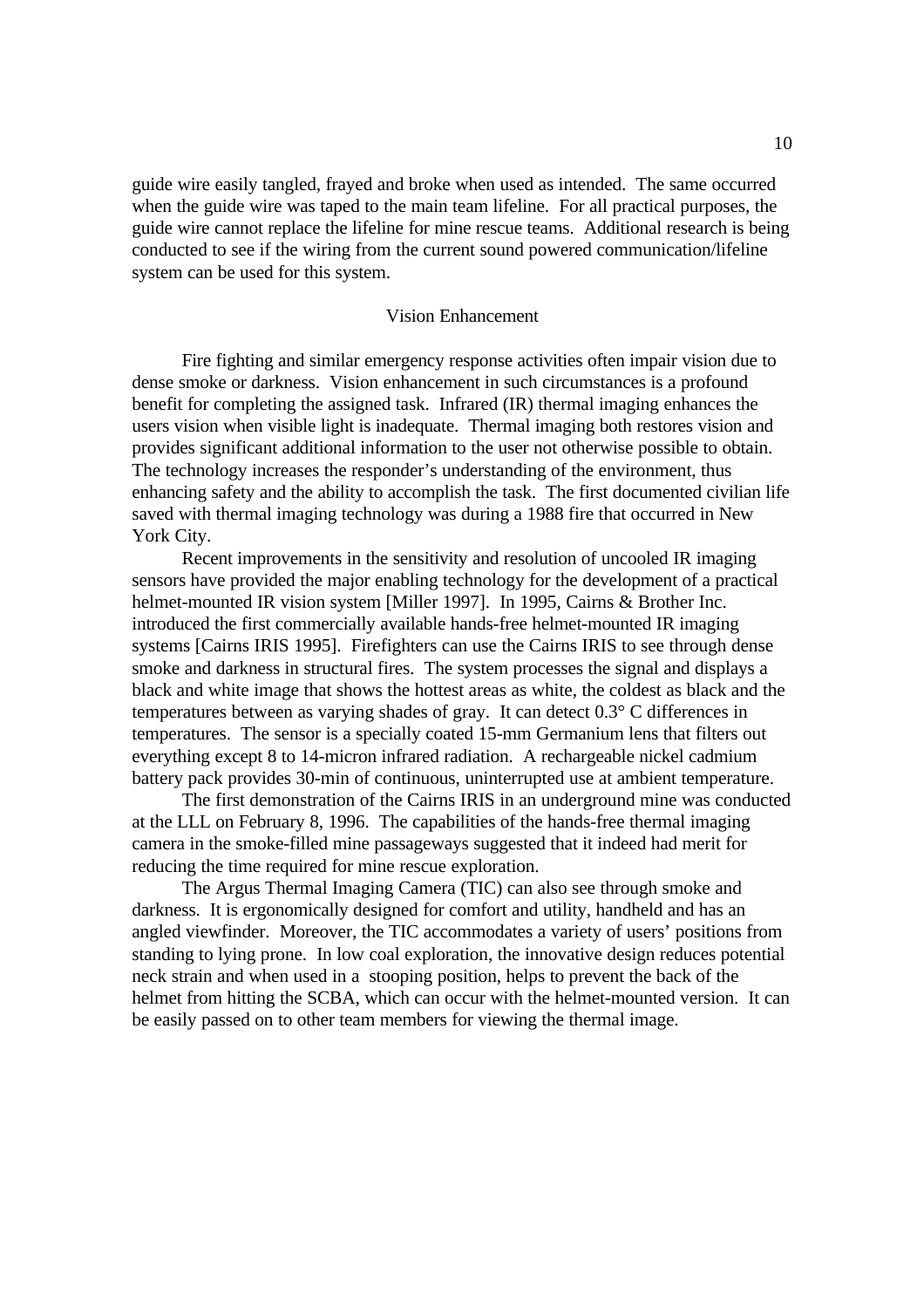#### Inflatable Feed-Tube Partition

When mine fires can no longer be fought directly due to heat, smoke or hazardous roof conditions, high expansion foam (HEF) may be one way to remotely quench the fire. The firefighters and HEF generator can be located away from the immediate vicinity of the fire at a less hazardous underground location. The HEF is a convenient means of conveying water to a fire [Conti 1994; Havener 1975]. It quenches or extinguishes a fire by diluting the oxygen concentration through the production of steam, blocking the air currents to the fire, and blocking the radiant energy from the fuel to other combustibles [Nagy 1960].

To effectively use the foam method for remotely fighting fires in underground mine entries, it is often necessary to construct, at some distance from the fire site, a partition or stopping in fresh air to separate the foam generator and its operators from the smoke and toxic fire products. If this is not done, the HEF could flow back over the foam generator, rendering the fire attack futile. This problem is especially acute when the fire is found uphill in a sloping entry. Concrete block, wood, plastic sheeting, mine brattice cloth or similar materials have been used for such partitions. Often, mine entries have irregular dimensions to which the partition must conform to avoid leakage around the periphery. Construction of such partitions can be a time-consuming process. After the partition is constructed, a hole must be cut through it to allow passage of the high expansion foam from the foam generator to the fire site. During a recent underground simulation for mine rescue teams and fire brigades in an operating coal mine, it required 77 min to construct a partition from wood, metal and brattice curtain, and start the foam propagating up the mine entry.

To address the drawbacks of constructing a partition for HEF generators, the inflatable feed-tube partition (IFTP) [Conti and Lazzara 1995; Conti 1994] was developed. The IFTP, shown in figure 8, is a lightweight, inflatable rectangular bag. The device can rapidly block large openings (within 15-min), such as those in underground mines, and simultaneously provide a feed-tube for high expansion foam. This allows firefighting foam to freely flow to the fire site and control or extinguish the fire.

The portable IFTP can be easily transported to a mine passageway leading to a fire area and then be inflated by a permissible fan/air blower, a compressed air line or an inert gas source (air or inert gas sources must be kept on to compensate for leakage). The fabric used for the IFTP is made from a water and heat resistant, lightweight fabric (0.076-mm thick), such as chemically treated, rip-stop nylon. The IFTP could also be fabricated from a material such as Mylar or fire-resistant materials. The shape and size of the IFTP depend on the passageway dimensions in which it may be used. For example, for a mine entry 2.1-m-high by 5.8-m-wide, the IFTP would take the shape of a slightly oversized rectangular bag approximately 2.6-m-high by 6.1-m-wide and 3.1-mlong. Experiments in the Lake Lynn Experimental Mine showed that a 2,800-L/s dieselpowered (fixed driving force), high-expansion foam generator with the IFTP could push a foam plug 245-m through an entry 2.1-m high by 5.8-wide with a 4.3 pct rise in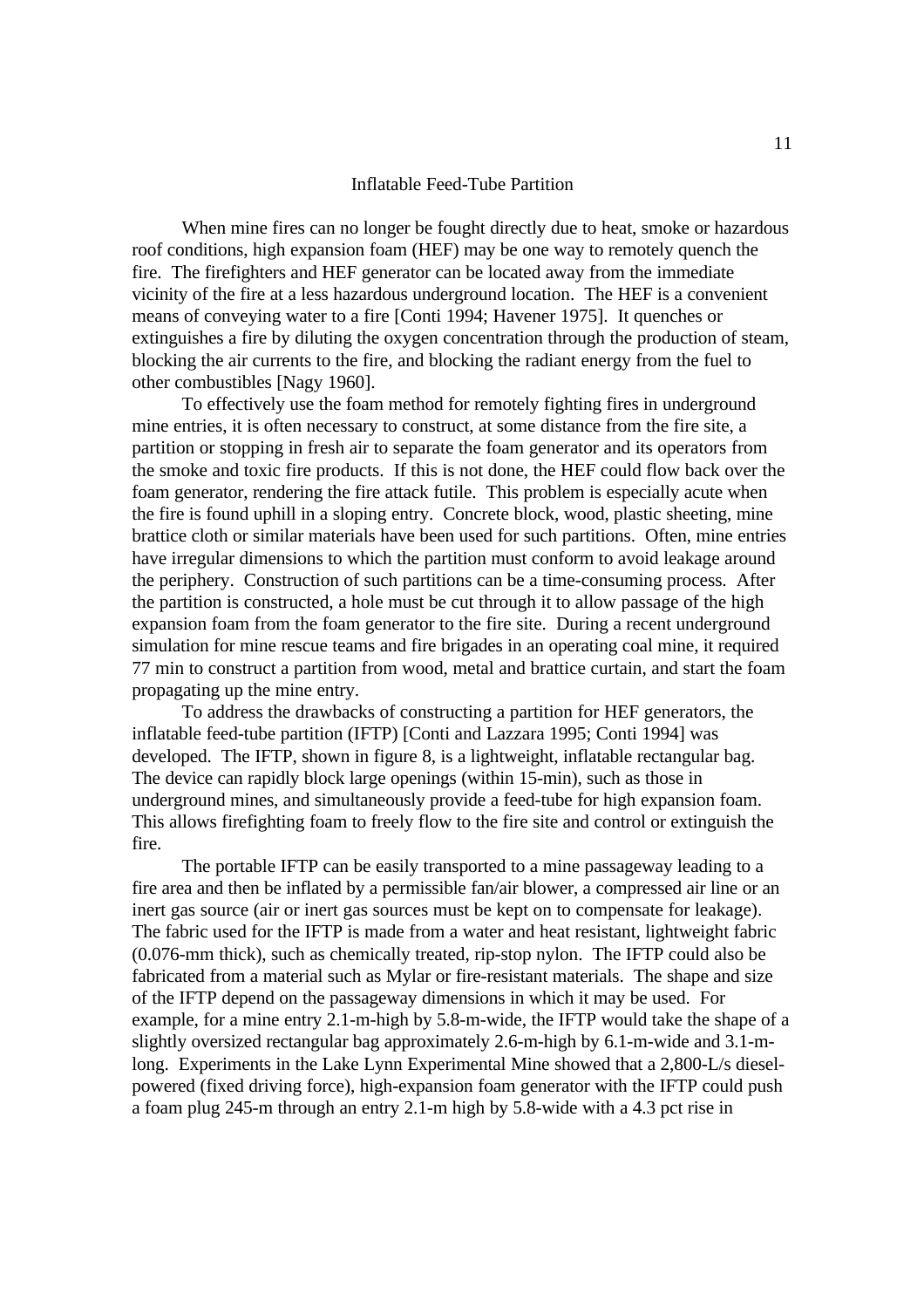

Figure 8.–Rescue team member wearing the Cairns IRIS and exiting the positivepressure, inflatable escape device.

elevation, before the foam generator failed to push the foam plug further. Additional information on the use of foam and partitions can be found in the following references [Mitchell 1996; Conti 1995; Conti et al., 1998].

Positive-Pressure Inflatable Escape Device

Another conceptual use of an inflatable bag is a positive-pressure, inflatable walkthrough escape device (IED). This rapidly deployed device, with its "pass-through" feature, allows extra time for personnel evacuation by isolating a smoke-filled entry from fresh air. The IED would be strategically placed in a mine entry, and then be either manually or remotely deployed during a mine fire. Evacuating miners would enter the IED from the smoke-filled entry and exit into the fresh air side. Figure 9 shows a

rescue team member wearing the Cairns IRIS and exiting a smoke-filled entry through the IED.



Figure 9.–The inflatable feed-tube partition deployed in the Lake Lynn Experimental Mine.

To better maintain inflation when the IED doorways are opened, a third generation positive pressure, inflatable escape device was fabricated and successfully evaluated in the Lake Lynn Experimental Mine. The unit is a rectangular bag constructed from a heat resistant light weight fabric and is inflated by two fans, one of which is connected to an integral fabric tubing air distribution system. The IED can also be inflated by a compressed air. Large C-shaped zippered doorways on both sides

of the IED allow easy entry and exit. Because the bag is under positive pressure, it is impervious too outside contaminants, such as smoke, if the air intake remains in fresh air. During a mine fire, the IED would be rapidly deployed to temporarily isolate a smoke-filled entry from fresh air. The inflating air was clean compressed air, the bag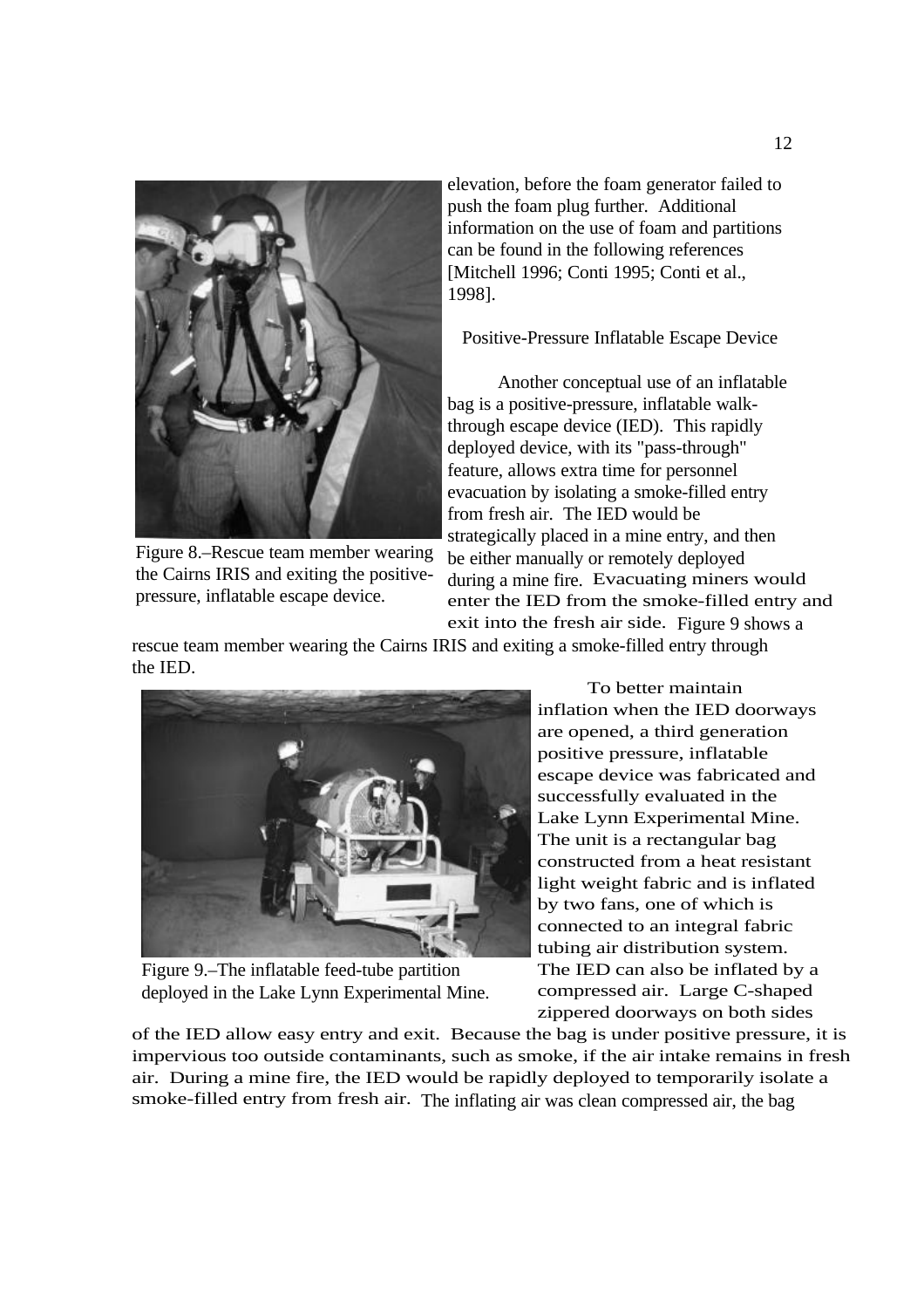could be used as a temporary shelter [Baldwin 1996]. The use of a fan for inflation, however, would require that the fan remain in fresh air or that filters be installed on the fan to cleanse the mine air of any contaminants. Mine rescue teams could also use the IED as an airlock system during rescue and recovery operations and it could be rapidly advanced as mine recovery progressed. For this application, an inert gas source could be used to inflate the IED if necessary. The performance of the third generation IED was assessed during mine rescue team training simulations conducted in the Lake Lynn Experimental Mine. The IED was deployed in 5 to 10 minutes and isolated a smokefilled passageway from the fresh air base. Fully equipped five to seven member mine rescue teams can enter or exit the IED without deflating the unit. The IED was also successfully demonstrated at an Open Industry Briefing on Mine Fire Preparedness held at the LLL. Briefing participants walked down a non toxic smoke-filled entry and passed through the IED to reach fresh air. This device successfully isolated smoke-filled entries from fresh air, and mine personnel effectively passed through the device to the fresh air base or back into the smoke-filled entries.

# TRAINING SIMULATIONS MODULES FOR MINE RESCUE TEAMS

The "Muddy Creek" and "Red Creek" mine rescue team simulations, conducted in the Lake Lynn Experimental Mine, focused on fire fighting and ventilation techniques. The team members searched for "victims," mapped the passageways, constructed temporary stoppings, extinguished the fire and ventilated all smoke. Rescue team members donned Draeger BG-174 self-contained breathing apparatuses and traversed more than 305-m of mine passageways filled with nontoxic smoke. Visibility ranged from 0.3 to 0.5-m. The instructors' simulation map for "Muddy Creek," shown in figure 10, includes the locations of the two fatalities, an injured miner, and other



Figure 10.–Instructor's Muddy Creek Mine rescue simulation map.

pertinent information. The IED  $\exists$  was used by rescue team members to enter the "smokefilled" passageways from a fresh air base. Various colored chemical lightsticks identified team members and were used to mark strategic locations in the mine. In one area of the mine, a kerosene heater was used to simulate a fire and reduce the oxygen concentration to 18 pct. In another area, a 1.5 pct methane zone was established. Handheld sensors carried by the rescue team members alarmed when they entered these areas, alerting them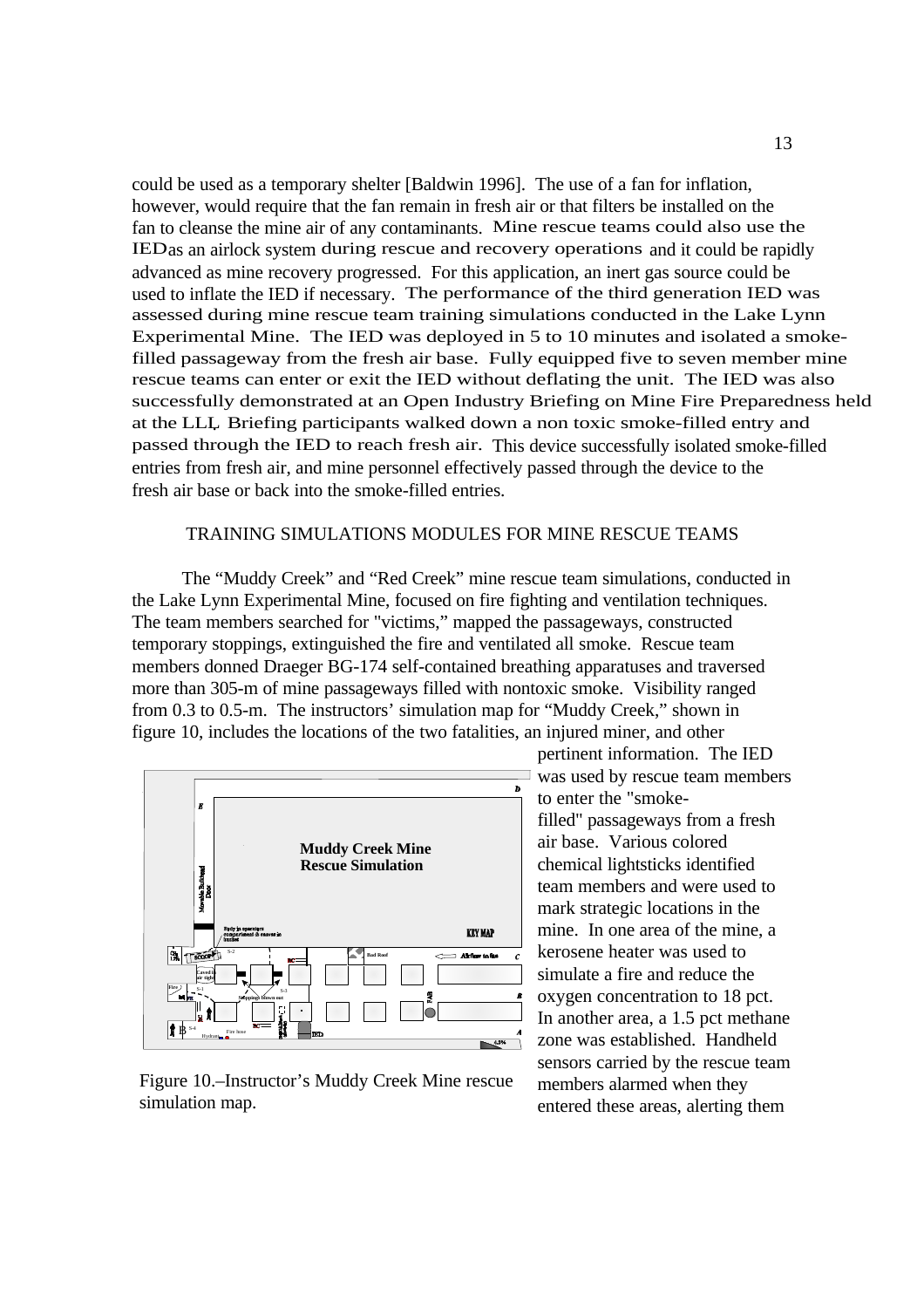to the "hazardous" condition. The "Triple R Coal Mine" simulation was one of the most aggressive mine rescue team exercises. A longwall panel fire resulted from an explosion and team members were instructed to find three missing miners. The team members moved the fresh air base, searched for "victims," administered first aid, and mapped the passageways. In one area of the mine, a kerosene heater simulated a fire. A fiberglass duct, 81.3-cm in diameter by 6.1-m in length, was placed on the floor in one crosscut. Surrounded by an inflatable bag, the duct simulated a low roof and was the only means to enter the other entries. Two teams per day participated in the exercise. One team evaluated the Cairns IRIS helmet-mounted thermal imaging camera during exploration and the other team used conventional methods. The captain, tail-person and fresh air base from both teams used a hands-free, wireless communication system (voiceducer device). The simulation suggested that new protocols need to be developed when mine rescue teams explore with the Cairns IRIS because the team member with the thermal imaging camera can travel smoke-filled entries much more rapidly than other team members.

The "Rescue Team in Trouble" simulation focused on the backup team rescuing the exploration team. During exploration, a massive roof fall occurs behind the exploring team when the team approached a missing miner in a barricade. Communications to the fresh air base were severed. The team was trapped inby by the fall, and water to the roof sealed the only other way out of the mine. The backup team assembled, entered smoke-filled entries through the IED and determined that the rescue team was trapped. The backup team regrouped at the fresh air base and determined the only means to rescue the team was through the headgate of the longwall panel. After moving the fresh air base several times, and pumping out the water, they rescued the team and the missing miner.

One objective of the "Dog Lick" exercise was to evaluate the Cairns Iris, helmetmounted thermal imaging camera, during exploration. Two dry stacked concrete block stoppings were built, one of which was coated with mortar on the heated side. Kerosene heaters were used to heat the back side of each stopping and simulate a fire. The missing miners stood in the center of the "hot" stoppings on the sides opposite of the heaters. The team member with the thermal imaging camera could see the person standing in front of the "hot" stopping; they appeared darker than the white wall. Wall temperatures of the coated and uncoated stopping when the missing miners were found were 35° and 44° C, respectively.

During the simulations, all problem tasks completed by the teams are tracked. For example, the data collected from "Red Creek" suggest significant differences in how teams go about exploring and solving the problems. Team-1 completed all eight tasks within 84-min. However, 85-min was required for Team-2 to complete only four tasks. The tasks for this problem included locating and extinguishing the fire, identifying the methane zone, finding the two missing miners and a mining scoop, setting up the brattice curtain, and ventilating the smoke-filled entries. The simulation suggested a wide variation in the way some teams go about mapping the entries during exploration. This includes differences within each team between the maps kept by the team map person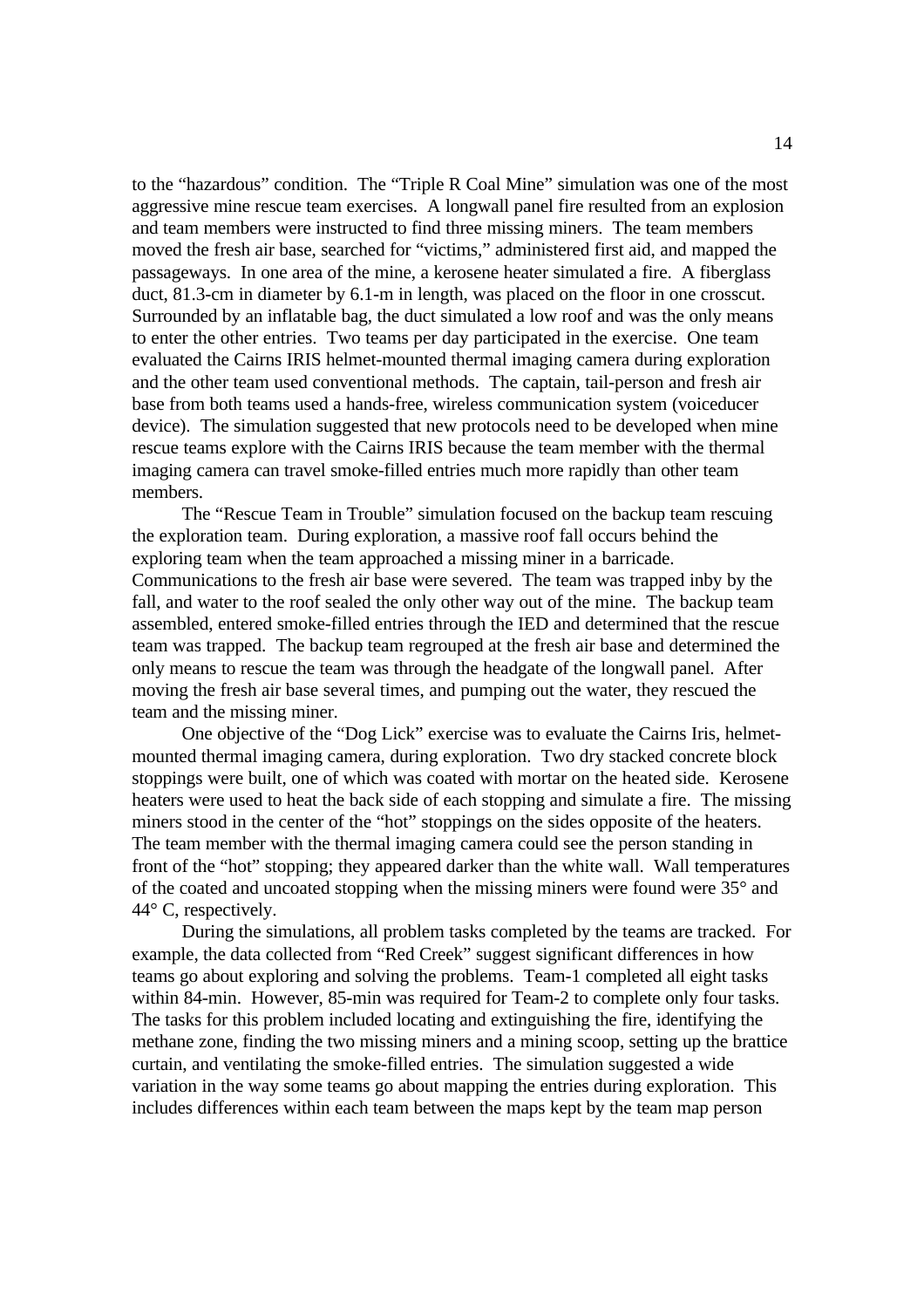and the fresh air base, and differences between the individual teams in deciding what information is important enough to map. Some teams document on the map everything they see and others are very sketchy; for example, the type of symbol used, or noting the location and visibility of smoke in the entry, or keeping track of the time and the lowest SCBA pressure when doing a team check.

For the conveyor belt fire training exercise, rescue team members were briefed on the protocol to be used during the extinguishment of a conveyor-belt fire. Three-person teams (under apparatus) on a short team lifeline were led into the Lake Lynn fire gallery, upstream of the developing belt fire. After 12-min, two teams of three members each carrying charged waterlines were escorted into the fire gallery through both doors. These teams controlled the rollback smoke and extinguished 7- to 9-m of burning conveyor belt.

Training simulations for rescue teams were also conducted in operating coal mines with varying seam heights (lowest of 81-cm) and metal/nonmetal mines. Various scenarios were developed depicting emergency disasters that could occur at the mine site. New rescue and exploration technologies were also used. Team members were cross-trained to perform different team duties and to work on other rescue teams. These onsite training simulations have identified issues that the mine operator must deal with during emergencies of which they otherwise would not have been aware. Key officials play a major role in the command centers as these simulations evolve and progress. The simulations offer an excellent opportunity for visiting rescue teams to become familiar with a mine for which they some day might provide emergency coverage. Training for rescue teams is also expanding into other environments, such as low and high coal seams, metal/nonmetal mines, preparation plants, etc.

At the end of each simulation, the team members answered a series of questions. These included demographics (age, mining and mine rescue experience, special training or routine tasks), usefulness of the fresh air base briefing, how the team members made decisions, anxiety levels and physical demands of the rescue operation. The rescue team as a whole was then debriefed. This open forum offers an opportunity for team members to engage in some lively conversation about the simulation. For example, how was the strategy developed for exploring the entries, and how good was the communication between team members and the fresh air base. Team members, company personnel, and State officials all agreed that the simulations are extremely beneficial. The program offers a unique opportunity to develop and conduct realistic simulations for mine rescue teams at the LLL and operating mines and evaluate technology for mine rescue operations.

#### Recommendations

Some recommendations to improve mine rescue team operations follow:

• Lifelines should be marked every 30-m to readily determine how much lifeline has been extended and how far the team has traveled. Perhaps, various colored tape representing the electrical resistor color code may be used for these markings.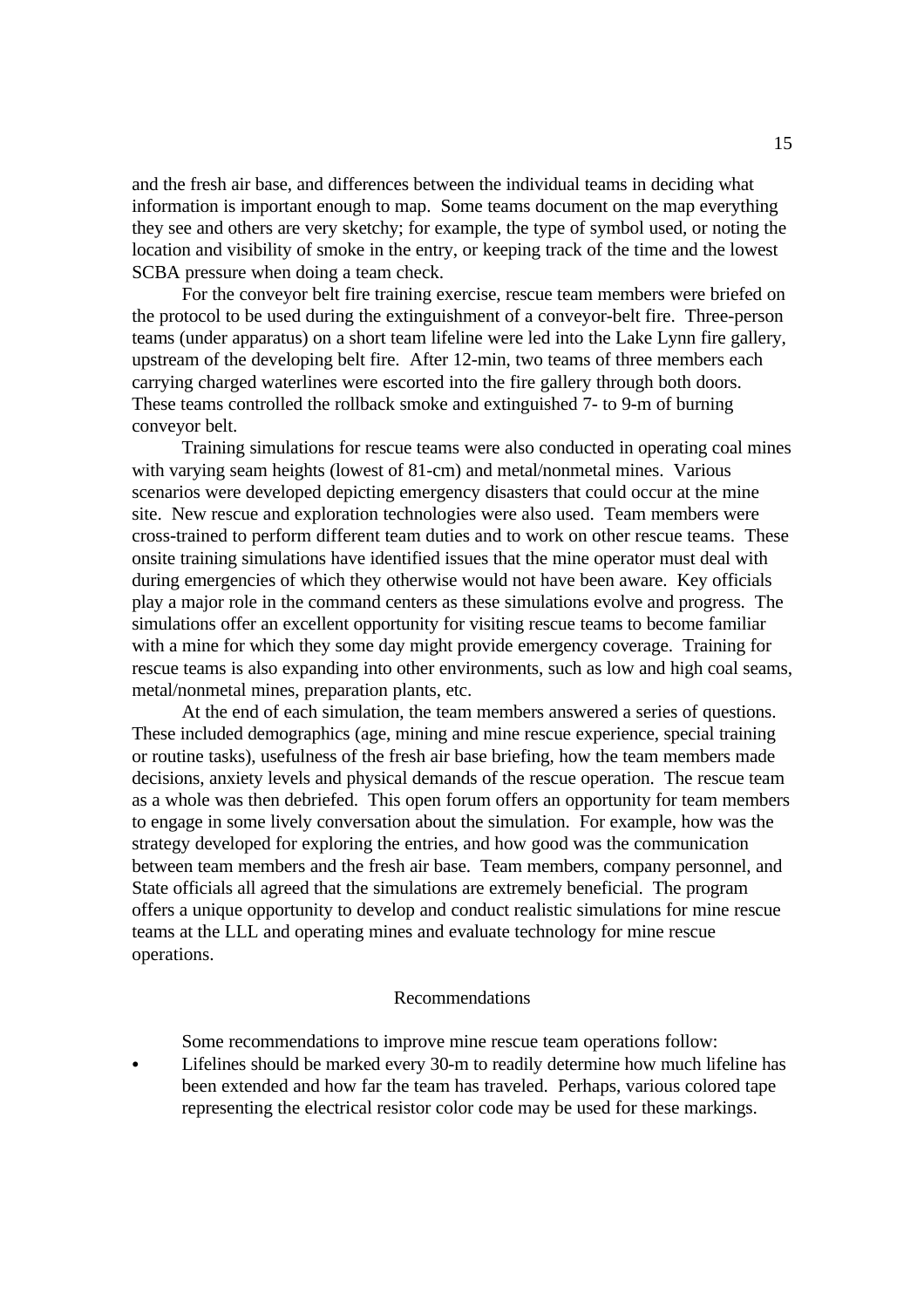- During exploration and mapping, the same symbols should be used by everyone. All teams, at the fresh air base and command center, should decide before hand how to identify entries and crosscuts so there is no confusion. When the backup team replaces the retreating team, this team would use both the fresh airbase and team maps of the retreating team.
- The backup teams listening to the exploring team at the fresh airbase should also be updating their maps to get a good idea of the scenario or emergency. Observations show that it is ineffective when two team members are used at the fresh air base, one member transferring the information from the exploring team to the other member who is mapping.
- The fresh air base person should use yellow markers when mapping to show explored areas for example. A green pencil may be used to show inby movements of the team and a red pencil to show the team retreating from those areas. The use of chart pack (drafting) tape in planning the ventilation scheme will eliminate the pencil markup and clutter of the map.
- When the face piece of the SCBA is not being worn by team members, it should be placed in a plastic bag for protection against the mine environment.
- An audible timer should be used at the fresh air base for 20 minute team checks (lowest team member SCBA pressure).
- Team members should carry an ample supply of first aid equipment to assist injured miners or team members.

 $\bullet$ 

## SUMMARY

This cooperative effort between NIOSH and the Pennsylvania Bureau of Deep Mine Safety and several mining companies offered an excellent opportunity to provide realistic training to mine rescue teams and evaluate new and existing technology that may be used for underground mine rescue operations. For example, rescue teams have identified green as the most visible colored lightstick in both white and black smoke. These teams have now added lightsticks to their cache of rescue team supplies.

Strobe lights were useful for mapping out an escape route for evacuating miners. Activation of the strobe lights by the wireless, through the earth signaling system was successful. Additional research would be required to evaluate the feasibility of using these devices in larger mines and to incorporate audio output with each strobe light unit.

During smoke training exercises, red and green laser pointers were effectively used to negotiate travel through smoke-filled passageways. The green laser pointer was the most visible color in white smoke.

By using the new team lifeline, team members have freedom of movement between the captain and tail-person. They can visually see the rope and are more flexible to do activities such as carrying supplies, erecting stoppings, and supporting roof. The team lifeline also alleviates tripping and falling problems.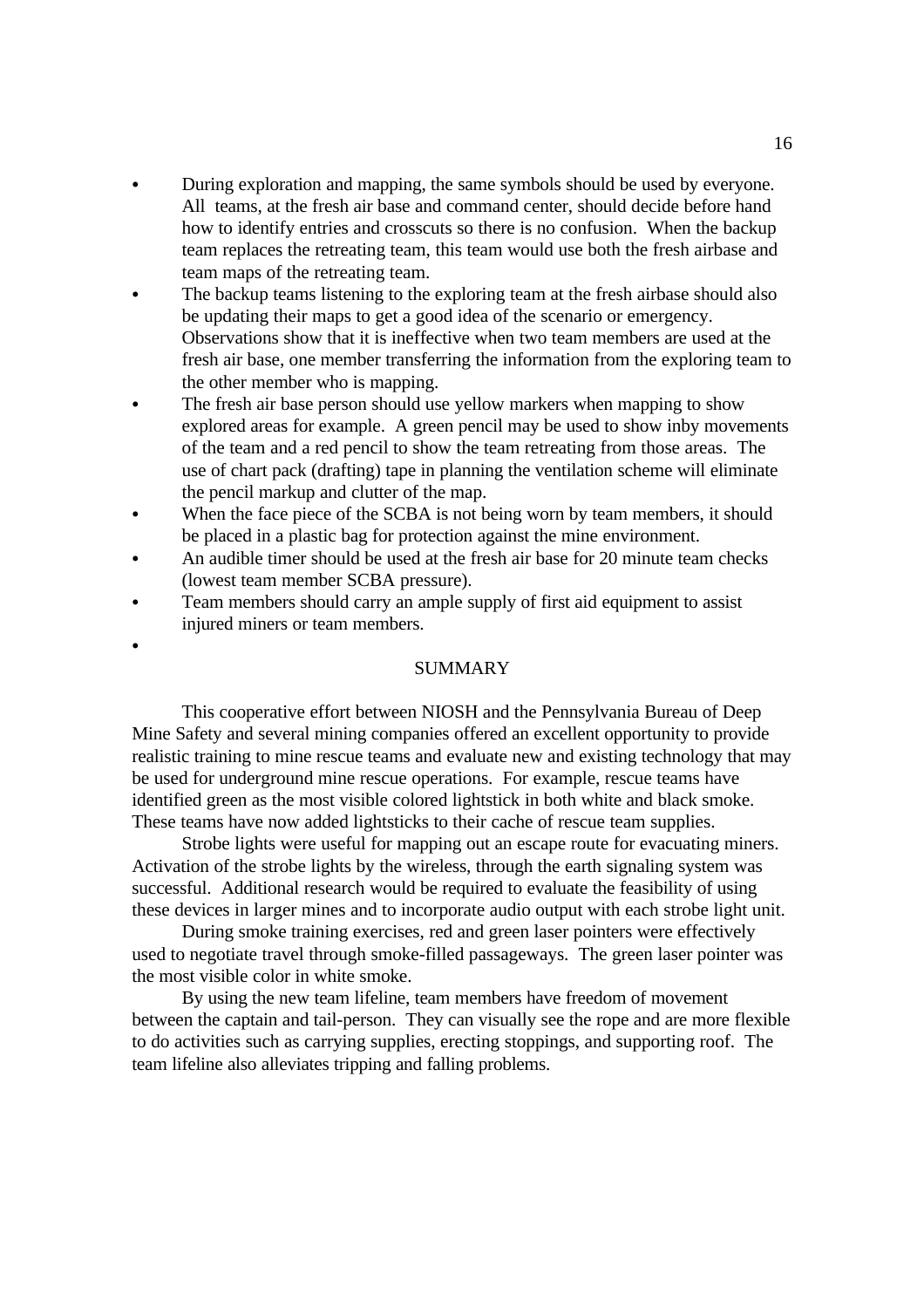Utilizing the voiceducer, with the present radiating transmission line at the LLL, has shown potential for improved wireless communications for mine rescue teams. Additional research is required to incorporate the antenna into the main lifeline.

The hands-free helmet mounted thermal imaging camera has merit for mine rescue exploration in the smoke-filled mine passageways in high entries. However, the simulations suggested that new protocols need to be developed when mine rescue teams explore with the Cairns IRIS, because the team member with the thermal imaging camera can travel smoke-filled entries much more rapidly than other team members.

Both inflatable devices have shown merit in providing a relatively rapid method for isolation of a mine fire and use with a foam generator for fire suppression, or for personnel escape and rescue. The inflatable partition can rapidly block large openings, such as those in underground mines, and simultaneously provide a feed-tube for high expansion foam. The inflatable escape device could be used as an airlock system during exploration by mine rescue teams and could be rapidly advanced as mine recovery operations progressed.

Since the onset of rescue team simulations at the LLL, several team members have decided that rescue work was not for them. Some rescue teams, who trained in smoke for the first time, were so confused that they gave up and had to be rescued. Overall, the strengths of the team and its members have improved since their initial exercise. For example, confidence levels have increased, and members are now working as a team, thinking through the problem together. Teams are successfully accomplishing their goals by replacing contest rules and placards with realistic hands-on-training exercises.

# ACKNOWLEDGMENTS

The authors want to thank C. P. Lazzara, E. S. Weiss, W. Slivensky, F. A. Karnack, D. D. Sellers, K. E. Mura, and W. H. Schiffbauer, Pittsburgh Research Laboratory, and L. Stowinsky, J. Stanchek D. Eppley, Pennsylvania Bureau of Deep Mine Safety, and J. Holt, Consol Inc. for their contributions to this effort.

### **REFERENCES**

- Baldwin GL [1996]. Inflatable Portable Refuge Structure. U.S. Patent No. 5,537,784, July 23, 1996.
- Cairns IRIS, What You Need To See. [1995]. User Manual, Aug. 1995, 35 pp.
- Conti RS and Yewen RG [1997]. Evaluation of a Signaling Warning System for Underground Mines. Pittsburgh, PA: NIOSH RI 9641.
- Conti RS and Weiss ES [1998]. Inflatable Devices for Combating Mine Fires. Proceedings published in the Fourth International Conference on Safety and Health, in the Global Mining Industry (Minesafe International 1998), Sun City, Republic of South Africa, September 28 - October 2, 1998, pp. 388-393.
- Conti RS, Chasko LL, and Stowinsky LD [1998]. Mine Rescue Training Simulations and Technology. Proceedings published in the Fifth International Emergency